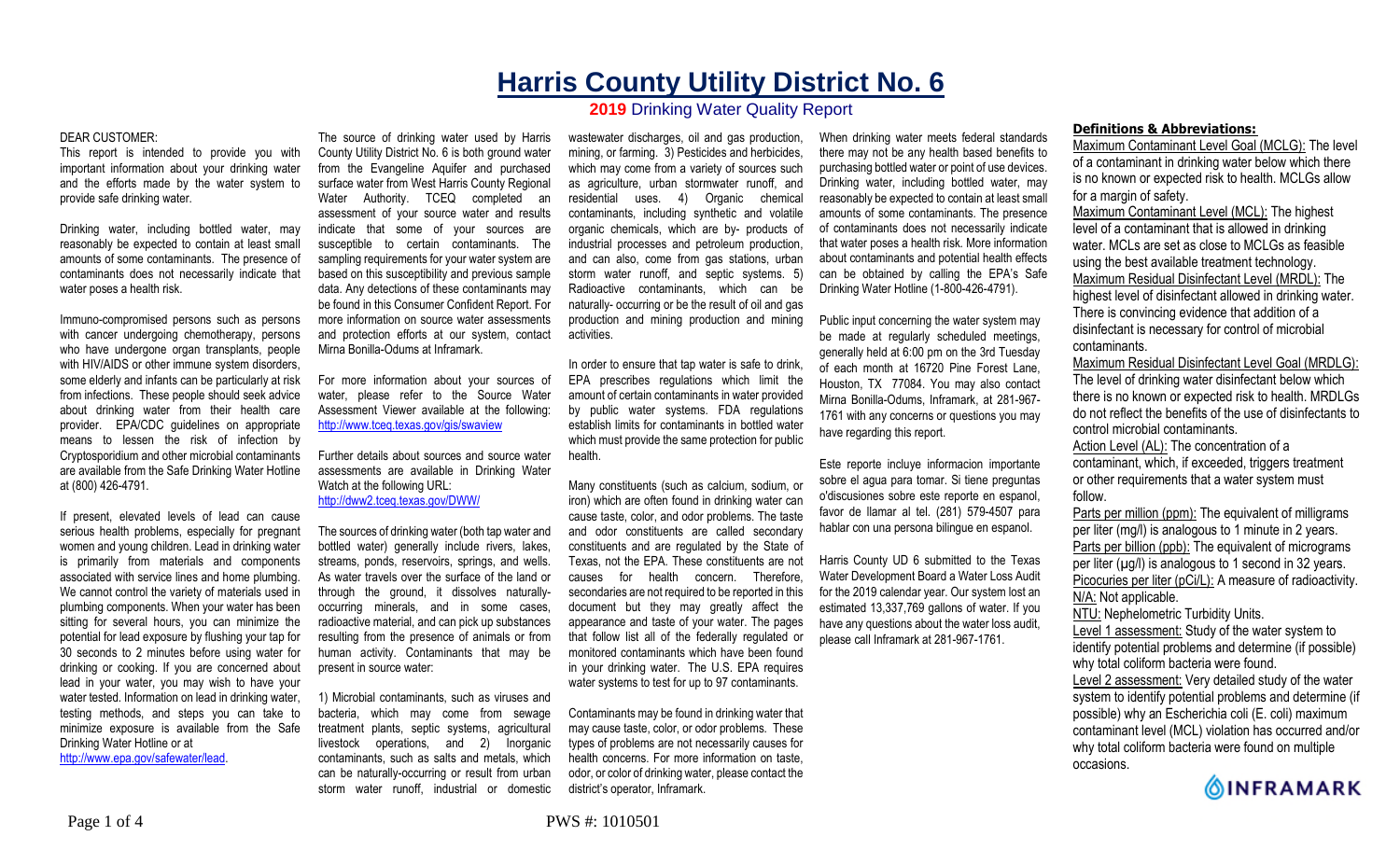| <b>Substance</b>                                                                                                                                                                                                                                           | <b>Unit</b><br><b>of</b><br><b>Measure</b> | Year | <b>MCL</b>                  | Average<br>Level<br><b>Detected</b>  | Minimum - Maximum<br>Level<br><b>Detected</b>            | <b>MCLG</b>    | In.<br>Compliance   | <b>Typical Sources</b>                                                                                                        |  |  |
|------------------------------------------------------------------------------------------------------------------------------------------------------------------------------------------------------------------------------------------------------------|--------------------------------------------|------|-----------------------------|--------------------------------------|----------------------------------------------------------|----------------|---------------------|-------------------------------------------------------------------------------------------------------------------------------|--|--|
| Radioactive Contaminants (Regulated at the Water Plant)                                                                                                                                                                                                    |                                            |      |                             |                                      |                                                          |                |                     |                                                                                                                               |  |  |
| Gross Beta                                                                                                                                                                                                                                                 | pCi/L                                      | 2018 | 50                          | 4.2                                  | $4.2 - 4.2$                                              | $\mathbf 0$    | <b>Yes</b>          | Decay of natural and man-made deposits.                                                                                       |  |  |
| <b>Synthetic Organic Contaminants Including Pesticides and Herbicides</b>                                                                                                                                                                                  |                                            |      |                             |                                      |                                                          |                |                     |                                                                                                                               |  |  |
| Simazine                                                                                                                                                                                                                                                   | ppb                                        | 2019 | 4                           | 0.13                                 | $0.13 - 0.13$                                            | $\overline{4}$ | <b>Yes</b>          | Herbicide runoff.                                                                                                             |  |  |
| <b>Unregulated Contaminants</b>                                                                                                                                                                                                                            |                                            |      |                             |                                      |                                                          |                |                     |                                                                                                                               |  |  |
| Chloroform                                                                                                                                                                                                                                                 | ppb                                        | 2019 | N/A                         | 25                                   | $25 - 25$                                                | N/A            | <b>Yes</b>          | By-product of drinking water disinfection.                                                                                    |  |  |
| Bromodichloromethane                                                                                                                                                                                                                                       | ppb                                        | 2019 | N/A                         | $5.9\,$                              | $5.9 - 5.9$                                              | N/A            | <b>Yes</b>          | By-product of drinking water disinfection                                                                                     |  |  |
| Unregulated contaminants are those for which EPA has not established drinking water standards. The purpose of unregulated contaminant monitoring is to assist EPA in determining the occurrence of unregulated contaminants in<br>regulation is warranted. |                                            |      |                             |                                      |                                                          |                |                     |                                                                                                                               |  |  |
| <b>Inorganic Contaminants (Regulated at the Water Plant)</b>                                                                                                                                                                                               |                                            |      |                             |                                      |                                                          |                |                     |                                                                                                                               |  |  |
| Nitrate                                                                                                                                                                                                                                                    | ppm                                        | 2019 | 10                          | 0.53                                 | $0.53 - 0.53$                                            | 10             | <b>Yes</b>          | Runoff from fertilizer use; leaching from septic tanks, sewage; erosion of natural deposits.                                  |  |  |
| Fluoride                                                                                                                                                                                                                                                   | ppm                                        | 2017 | 4                           | 0.52                                 | $0.52 - 0.52$                                            | $\overline{4}$ | <b>Yes</b>          | Erosion of natural deposits; water additive which promotes strong teeth; discharge from fertilizer and<br>aluminum factories. |  |  |
| Barium                                                                                                                                                                                                                                                     | ppm                                        | 2019 | 2                           | 0.05                                 | $0.05 - 0.05$                                            | 2              | Yes                 | Discharge of drilling wastes; discharge from metal refineries; erosion of natural deposits.                                   |  |  |
| <b>Disinfectant Byproducts</b>                                                                                                                                                                                                                             |                                            |      |                             |                                      |                                                          |                |                     |                                                                                                                               |  |  |
| Haloacetic Acids (HAA5)                                                                                                                                                                                                                                    | ppb                                        | 2019 | 60                          | 35.31                                | $21.8 - 59.8$                                            | $\mathbf{0}$   | <b>Yes</b>          | By-product of drinking water disinfection.                                                                                    |  |  |
| <b>Total Trihalomethanes</b>                                                                                                                                                                                                                               | ppb                                        | 2019 | 80                          | 36.99                                | $28.6 - 69.5$                                            | $\Omega$       | Yes                 | By-product of drinking water disinfection.                                                                                    |  |  |
| <b>Substance</b>                                                                                                                                                                                                                                           | Unit<br>0f<br><b>Measure</b>               | Year | <b>MRDL</b>                 | Average<br>Level<br><b>Detected</b>  | Minimum - Maximum<br>Level<br><b>Detected</b>            | <b>MRDLG</b>   | In.<br>Compliance   | <b>Typical Sources</b>                                                                                                        |  |  |
| <b>Maximum Residual Disinfectant Level</b>                                                                                                                                                                                                                 |                                            |      |                             |                                      |                                                          |                |                     |                                                                                                                               |  |  |
| <b>Chlorine Residual</b>                                                                                                                                                                                                                                   | ppm                                        | 2019 | 4.0                         | 2.83                                 | $2.48 - 3.29$                                            | 4.0            | Yes                 | Water additive used to control microbes.                                                                                      |  |  |
| <b>Substance</b>                                                                                                                                                                                                                                           | Unit<br><b>of</b><br><b>Measure</b>        | Year | 90th<br>Percentile<br>Value | <b>EPA</b><br><b>Action</b><br>Level | Number of<br><b>Results above</b><br><b>Action Level</b> | <b>MCLG</b>    | $\ln$<br>Compliance | <b>Typical Sources</b>                                                                                                        |  |  |
| <b>Lead and Copper (Regulated at Customers Tap)</b>                                                                                                                                                                                                        |                                            |      |                             |                                      |                                                          |                |                     |                                                                                                                               |  |  |
| Lead                                                                                                                                                                                                                                                       | ppb                                        | 2019 | 1.8                         | 15                                   |                                                          | $\Omega$       | <b>Yes</b>          | Corrosion of household plumbing systems; erosion of natural deposits.                                                         |  |  |
| Copper                                                                                                                                                                                                                                                     | ppm                                        | 2019 | 0.27                        | 1.3                                  |                                                          | 1.3            | Yes                 | Corrosion of household plumbing systems, erosion of natural deposits; leaching from wood<br>preservatives.                    |  |  |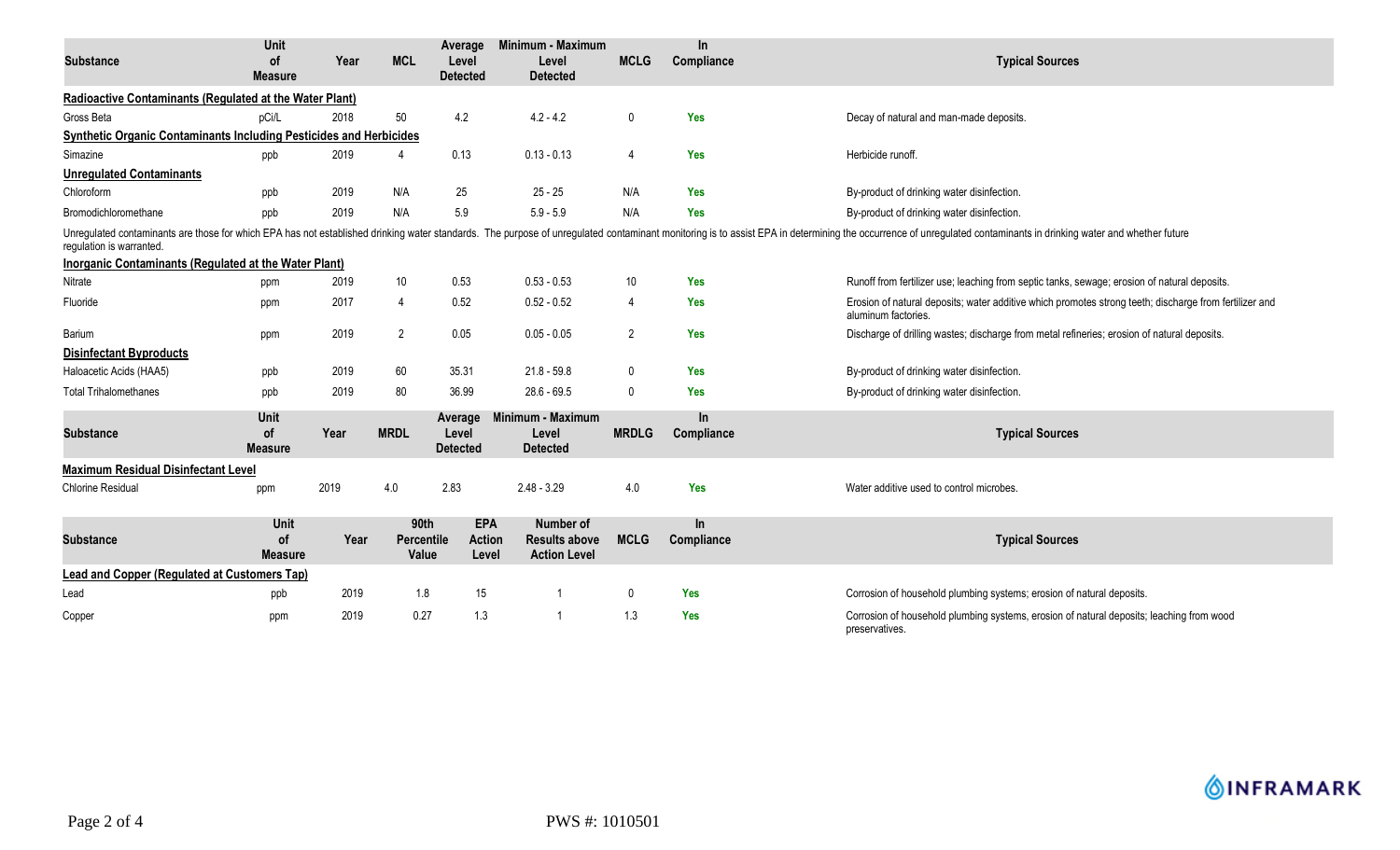## **Our Water Supply System Received Water From City of Houston Due to Surface Water Agreement with the West Harris County Regional Water Authority Water Quality Results are Listed Below**

| <b>Substance</b>                                                          | Unit<br><b>of</b><br><b>Measure</b> | Year | <b>MCL</b>      | Average<br>Level<br><b>Detected</b> | Minimum - Maximum<br>Level<br><b>Detected</b> | <b>MCLG</b>     | <b>In</b><br>Compliance | <b>Typical Sources</b>                                                                                                                                                                                                         |
|---------------------------------------------------------------------------|-------------------------------------|------|-----------------|-------------------------------------|-----------------------------------------------|-----------------|-------------------------|--------------------------------------------------------------------------------------------------------------------------------------------------------------------------------------------------------------------------------|
| Radioactive Contaminants (Regulated at the Water Plant)                   |                                     |      |                 |                                     |                                               |                 |                         |                                                                                                                                                                                                                                |
| Uranium                                                                   | ug/L                                | 2019 | 30              | 3                                   | $3 - 3$                                       | $\mathbf 0$     | Yes                     | Erosion of natural deposits.                                                                                                                                                                                                   |
| Gross Alpha                                                               | pCi/L                               | 2019 | 15              | $\overline{4}$                      | $4 - 4$                                       | $\mathbf{0}$    | <b>Yes</b>              | Erosion of natural deposits.                                                                                                                                                                                                   |
| <b>Synthetic Organic Contaminants Including Pesticides and Herbicides</b> |                                     |      |                 |                                     |                                               |                 |                         |                                                                                                                                                                                                                                |
| Simazine                                                                  | ppb                                 | 2019 |                 | 0.1                                 | $0 - 0.16$                                    | 4               | Yes                     | Herbicide runoff.                                                                                                                                                                                                              |
| Atrazine                                                                  | ppb                                 | 2019 | 3               | 0.13                                | $0 - 0.2$                                     | 3               | <b>Yes</b>              | Runoff from herbicide used on row crops.                                                                                                                                                                                       |
| <b>Unregulated Contaminants</b>                                           |                                     |      |                 |                                     |                                               |                 |                         |                                                                                                                                                                                                                                |
| Bromoform                                                                 | ppb                                 | 2019 | N/A             | 1.7                                 | $0 - 3.7$                                     | N/A             | <b>Yes</b>              | By-product of drinking water disinfection.                                                                                                                                                                                     |
| Bromodichloromethane                                                      | ppb                                 | 2019 | N/A             | 4.88                                | $1.2 - 8.2$                                   | N/A             | <b>Yes</b>              | By-product of drinking water disinfection.                                                                                                                                                                                     |
| Dibromochloromethane                                                      | ppb                                 | 2019 | N/A             | 1.4                                 | $0 - 3.3$                                     | N/A             | <b>Yes</b>              | By-product of drinking water disinfection.                                                                                                                                                                                     |
| Chloroform                                                                | ppb                                 | 2019 | N/A             | 16.95                               | $1.1 - 32$                                    | N/A             | <b>Yes</b>              | By-product of drinking water disinfection.                                                                                                                                                                                     |
| Manganese                                                                 | ppm                                 | 2019 | N/A             | 0.01                                | $0 - 0.0546$                                  | N/A             | <b>Yes</b>              | Abundant naturally occurring element.                                                                                                                                                                                          |
| requlation is warranted.                                                  |                                     |      |                 |                                     |                                               |                 |                         | Unregulated contaminants are those for which EPA has not established drinking water standards. The purpose of unregulated contaminant monitoring is to assist EPA in determining the occurrence of unregulated contaminants in |
| Inorganic Contaminants (Regulated at the Water Plant)                     |                                     |      |                 |                                     |                                               |                 |                         |                                                                                                                                                                                                                                |
| Arsenic                                                                   | ppb                                 | 2019 | 10              | 3.43                                | $0 - 8$                                       | 0               | <b>Yes</b>              | Erosion of natural deposits; runoff from orchards; runoff from glass, and electronics production<br>wastes.                                                                                                                    |
| Barium                                                                    | ppm                                 | 2019 | $\overline{2}$  | 0.18                                | $0.0226 - 0.4$                                | $\overline{2}$  | <b>Yes</b>              | Discharge of drilling wastes; discharge from metal refineries; erosion of natural deposits.                                                                                                                                    |
| Chromium                                                                  | ppb                                 | 2019 | 100             | 8.9                                 | $0 - 14.3$                                    | 100             | Yes                     | <b>Natural Erosion</b>                                                                                                                                                                                                         |
| Selenium                                                                  | ppb                                 | 2019 | 50              | 4.87                                | $0 - 12.9$                                    | 50              | <b>Yes</b>              | Erosion of natural deposits.                                                                                                                                                                                                   |
| Nitrate                                                                   | ppm                                 | 2019 | 10 <sup>°</sup> | 0.26                                | $0 - 1.02$                                    | 10 <sup>°</sup> | <b>Yes</b>              | Runoff from fertilizer use; leaching from septic tanks, sewage; erosion of natural deposits.                                                                                                                                   |
| Fluoride                                                                  | ppm                                 | 2019 | $\overline{4}$  | 0.27                                | $0 - 0.74$                                    | 4               | Yes                     | Erosion of natural deposits; water additive which promotes strong teeth; discharge from fertilizer and<br>aluminum factories.                                                                                                  |
| Cyanide                                                                   | ppb                                 | 2019 | 200             | 32.22                               | $0 - 80$                                      | 200             | <b>Yes</b>              | Discharge from plastic and fertilizer factories; discharge from steel/metal factories.                                                                                                                                         |
| <b>Turbidity</b>                                                          |                                     |      |                 |                                     |                                               |                 |                         |                                                                                                                                                                                                                                |
| Turbidity                                                                 | <b>NTU</b>                          | 2019 |                 | 0.25                                | $0.06 - 0.52$                                 | N/A             | <b>Yes</b>              | Soil runoff.                                                                                                                                                                                                                   |

Turbidity has no health effects. However, turbidity can interfere with disinfection and provide a medium for microbial growth. Turbidity may indicate the presence of disease-causing organisms. These organisms include bacte symptoms such as nausea, cramps, diarrhea and associated headaches.